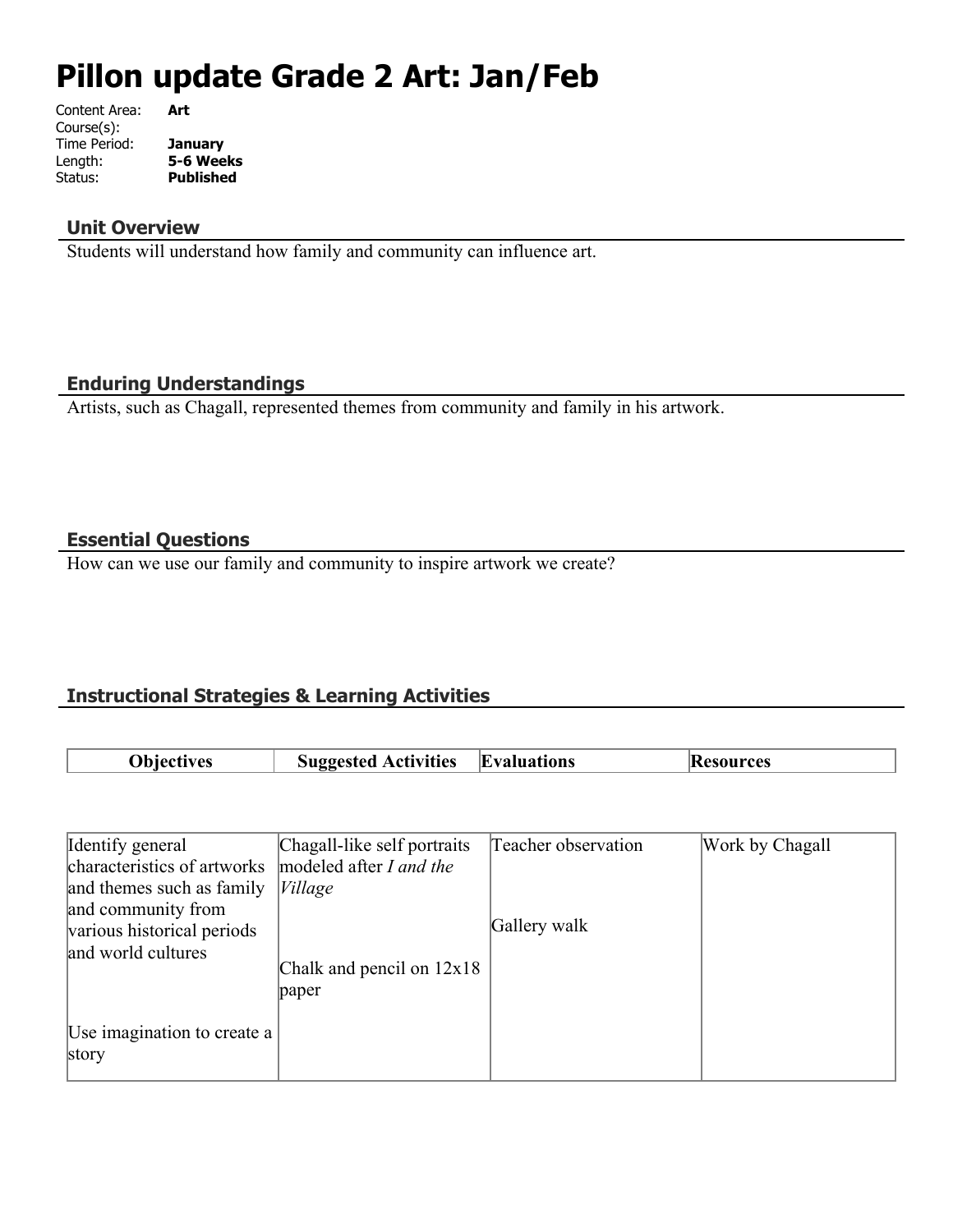## **Integration of Career Readiness, Life Literacies and Key Skills**

| <b>TECH.9.4.2.CI</b> | Creativity and Innovation                                                                                  |
|----------------------|------------------------------------------------------------------------------------------------------------|
| TECH.9.4.2.CI.1      | Demonstrate openness to new ideas and perspectives (e.g., 1.1.2.CR1a, 2.1.2.EH.1,<br>6.1.2. Civics CM. 2). |
| TECH.9.4.2.CI.2      | Demonstrate originality and inventiveness in work (e.g., 1.3A.2CR1a).                                      |
| WRK.9.2.2.CAP.1      | Make a list of different types of jobs and describe the skills associated with each job.                   |
| TECH.9.4.2.CT.3      | Use a variety of types of thinking to solve problems (e.g., inductive, deductive).                         |
| <b>WRK.9.2.2.CAP</b> | Career Awareness and Planning                                                                              |

## **Technology and Design Integration**

Students will interact with the lesson using the Smartboard.

| CS.K-2.8.1.2.CS.3 | Describe basic hardware and software problems using accurate terminology.                                                              |
|-------------------|----------------------------------------------------------------------------------------------------------------------------------------|
| CS.K-2.8.1.2.NI.2 | Describe how the Internet enables individuals to connect with others worldwide.                                                        |
| CS.K-2.8.1.2.NI.1 | Model and describe how individuals use computers to connect to other individuals, places,<br>information, and ideas through a network. |

## **Interdisciplinary Connections**

| LA.SL.2.1 | Participate in collaborative conversations with diverse partners about grade 2 topics and<br>texts with peers and adults in small and larger groups.      |
|-----------|-----------------------------------------------------------------------------------------------------------------------------------------------------------|
| LA.SL.2.2 | Recount or describe key ideas or details from a text read aloud or information presented<br>orally or through other media.                                |
| LA.SL.2.5 | Use multimedia; add drawings or other visual displays to stories or recounts of<br>experiences when appropriate to clarify ideas, thoughts, and feelings. |

#### **Differentiation**

- Understand that gifted students, just like all students, come to school to learn and be challenged.
- Pre-assess your students. Find out their areas of strength as well as those areas you may need to address before students move on.
- Consider grouping gifted students together for at least part of the school day.
- Plan for differentiation. Consider pre-assessments, extension activities, and compacting the curriculum.
- Use phrases like "You've shown you don't need more practice" or "You need more practice" instead of words like "qualify" or "eligible" when referring to extension work.
- Encourage high-ability students to take on challenges. Because they're often used to getting good grades, gifted students may be risk averse.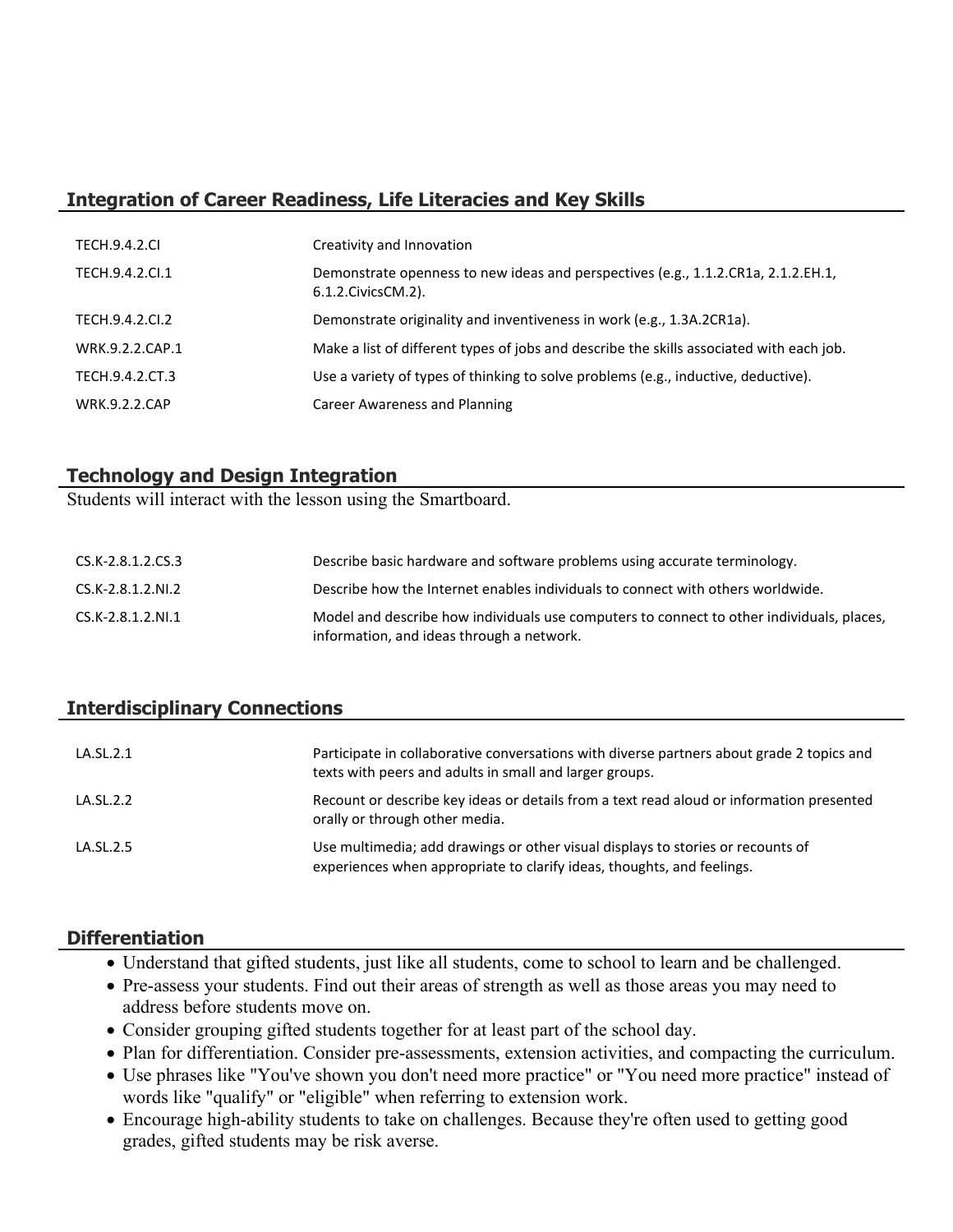#### **Definitions of Differentiation Components**:

- o Content the specific information that is to be taught in the lesson/unit/course of instruction.
- o Process how the student will acquire the content information.
- o Product how the student will demonstrate understanding of the content.
- o Learning Environment the environment where learning is taking place including physical location and/or student grouping

#### **Differentiation occurring in this unit:**

Students will be encouraged to improve and challenge thier art skills as they proceed.

Simpler instructions and tasks will be assigned for struggling students

For Gifted:

Encourage students to explore concepts in depth and encourage independent studies or investigations. Use thematic instruction to connect learning across the curriculum. Encourage creative expression and thinking by allowing students to choose how to approach a problem or assignment. Expand students' time for free reading. Invite students to explore different points of view on a topic of study and compare the two. Provide learning centers where students are in charge of their learning. Brainstorm with gifted children on what types of projects they would like to explore to extend what they're learning in the classroom. Determine where students' interests lie and capitalize on their inquisitiveness. Refrain from having them complete more work in the same manner. Employ differentiated curriculum to keep interest high. Avoid drill and practice activities. Ask students' higher level questions that require students to look into causes, experiences, and facts to draw a conclusion or make connections to other areas of learning. If possible, compact curriculum to allow gifted students to move more quickly through the material. Encourage students to make transformations- use a common task or item in a different way. From

http://www.bsu.edu/web/lshasky/Forms/Interventions/Gifted.pdf

#### **Modifications & Accommodations**

In addition to the differentiation above, individual IEP's and 504's will be accommodated.

Refer to QSAC EXCEL SMALL SPED ACCOMMOCATIONS spreadsheet in this discipline.

#### **Modifications and Accommodations used in this unit:**

#### **Benchmark Assessments**

**Benchmark Assessments** are given periodically (e.g., at the end of every quarter or as frequently as once per month) throughout a school year to establish baseline achievement data and measure progress toward a standard or set of academic standards and goals.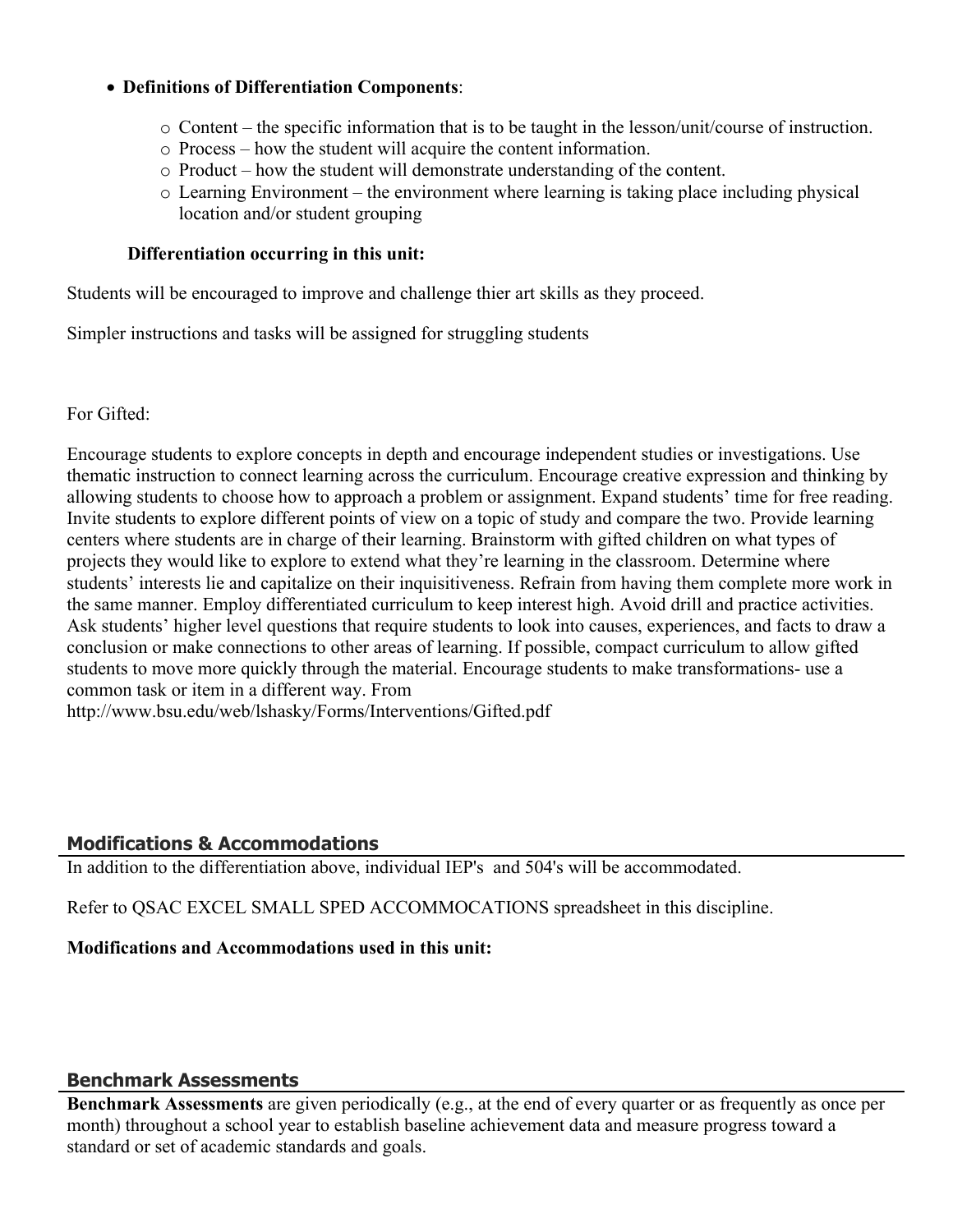#### **Schoolwide Benchmark assessments:**

Aimsweb benchmarks 3X a year

Linkit Benchmarks 3X a year

DRA

## **Additional Benchmarks used in this unit:**

Teacher observation and records to show growth over time in art skills.

## **Formative Assessments**

Assessment allows both instructor and student to monitor progress towards achieving learning objectives, and can be approached in a variety of ways. **Formative assessment** refers to tools that identify misconceptions, struggles, and learning gaps along the way and assess how to close those gaps. It includes effective tools for helping to shape learning, and can even bolster students' abilities to take ownership of their learning when they understand that the goal is to improve learning, not apply final marks (Trumbull and Lash, 2013). It can include students assessing themselves, peers, or even the instructor, through writing, quizzes, conversation, and more. In short, formative assessment occurs throughout a class or course, and seeks to improve student achievement of learning objectives through approaches that can support specific student needs (Theal and Franklin, 2010, p. 151).

## **Formative Assessments used in this unit:**

Teacher observations during the process

Discussion

# **Summative Assessments**

**summative assessments** evaluate student learning, knowledge, proficiency, or success at the conclusion of an instructional period, like a unit, course, or program. Summative assessments are almost always formally graded and often heavily weighted (though they do not need to be). Summative assessment can be used to great effect in conjunction and alignment with formative assessment, and instructors can consider a variety of ways to combine these approaches.

## **Summative assessments for this unit:**